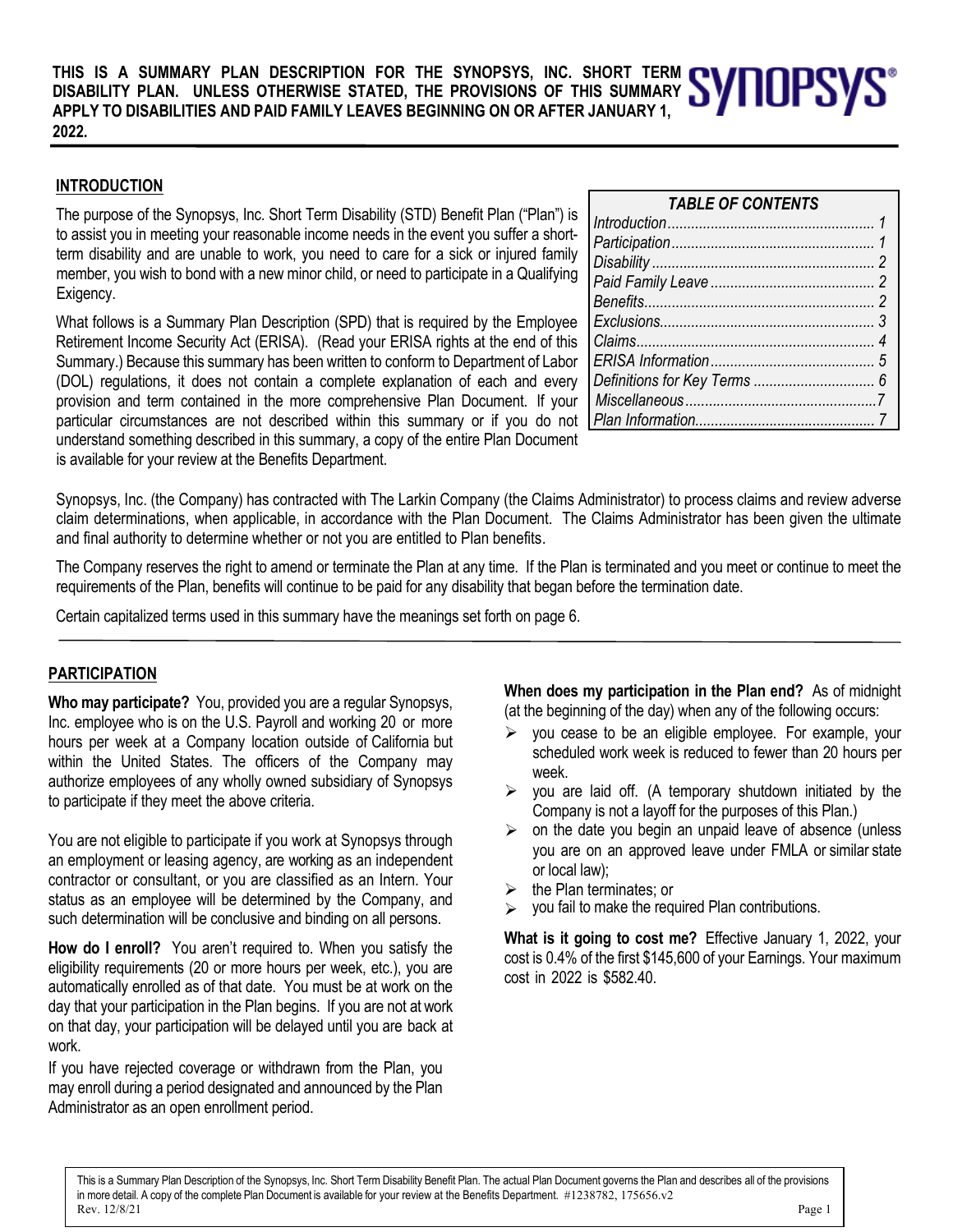# **DISABILITY**

**What is a disability?** For the purposes of the Plan, any of the following:

- $\triangleright$  you suffer an injury or illness (physical, mental) that prevents you from performing the material duties of your occupation (or any reasonably related occupation);
- $\triangleright$  your pregnancy prevents you from performing the material duties of your occupation (or any reasonably related occupation);
- $\triangleright$  you contract or are exposed to a communicable disease (e.g., TB, chickenpox), and your doctor (or a bona fide health official) states, in writing, that you must stay away from work; or
- $\triangleright$  you are under treatment for alcohol or drug abuse. To qualify for benefits you must participate in an accredited residential program or an approved outpatient program that requires your attendance for a minimum of 5 days per week for a minimum of 6 hours per day. Benefits for alcohol and drug abuse treatment are limited to a maximum of 90 calendar days.

You will not be considered disabled if you are doing work of any kind for pay or profit without first obtaining approval from the Plan Administrator. You will not be considered disabled if you turn down alternative employment offered by the Company that is within your capabilities and is comparable in status and pay to your regular job.

**Who determines when I am disabled?** The Claims Administrator, based on a certificate from your Physician or Practitioner, Objective Medical Evidence, and any other information that the Claims Administrator considers to be relevant. (For additional detail see "What must I provide to have a valid disability claim?" on page 4.)

# **PAID FAMILY LEAVE (PFL)**

**When am I eligible for PFL?** When you are unable to work because you must provide care to a sick or injured Family Member, wish to Bond with a new, minor Child, or need to participate in a Qualifying Exigency. A leave for the purpose of Bonding with a new, minor Child is limited to the first year after the birth, adoption, or foster care placement of that Child.

**What documentation do I need to care for a sick or injured Family Member?** You must provide a certificate from a Physician or Practitioner that supports the Care Recipient's Serious Health Condition.

The certificate must include a diagnosis or diagnostic code prescribed in the International Classification of Diseases. If no diagnosis has been made, a statement of symptoms, and the date, if known, on which the condition commenced must be included. All of the above must be based on a physical examination and a documented medical history. It must also include the issuer's opinion as to the probable duration of the Care Recipient's Serious Health Condition. Additionally, the Physician or Practitioner must provide an estimated amount of time (days and hours per day) that you are needed to provide care and a statement that the Serious Health Condition warrants your participation to provide care.

**What must I provide to have a valid claim for bonding?** For the purpose of Bonding with a new, minor Child you must submit a claim and supporting documentation that provides sufficient evidence of (i) your relationship with the child, and (ii) the birth, adoption or foster care placement of the child. The supporting documentation must contain but is not limited to the child's full name, date of birth, gender, and, if applicable, date of foster care placement or adoption.

**What must I provide to have a valid claim for Qualifying Exigency?** For the purpose of leave because of a Qualifying Exigency you must submit a claim and supporting documentation including but not limited to: a statement or description of appropriate facts regarding the Qualifying Exigency; start and end dates of the requested leave period (including frequency and duration for intermittent leave); if meeting with a third party, contact information for the individual or entity; and, a copy of the rest and recuperation orders, if applicable.

**If you have any questions as to whether or not the supporting documentation you are submitting is acceptable, please call The Larkin Company (Synopsys' authorized claim & leave administrator). You can reach The Larkin Company toll-free at (866) 330-1975.**

# **BENEFITS**

**When will my disability benefits begin?** Your benefits begin on the 1st day of your disability provided (i) you are disabled for at least 8 consecutive, calendar days, and (ii) you have been treated by a Physician or Practitioner during that 8-day period. A disability is deemed continuous (i.e. you do not need to serve another 7-day waiting period) if you return or are able to return to work for 60 or fewer days and then become disabled again due to the same or related cause or condition.

**When will my PFL benefits begin?** Your PFL benefits begin on the 1<sup>st</sup> day that you are on a leave to care for a Family Member with a Serious Health Condition, to Bond with a new, minor Child, or have a Qualifying Exigency. A PFL is deemed continuous if you must provide care to the same Care Recipient, if you take leave to bond with a new, minor Child within a Twelve-month period, or participate in a Qualifying Exigency for the same Family Member.

**How much will I receive?** If you are disabled, you will be paid 75% of your weekly Earnings to a maximum weekly benefit of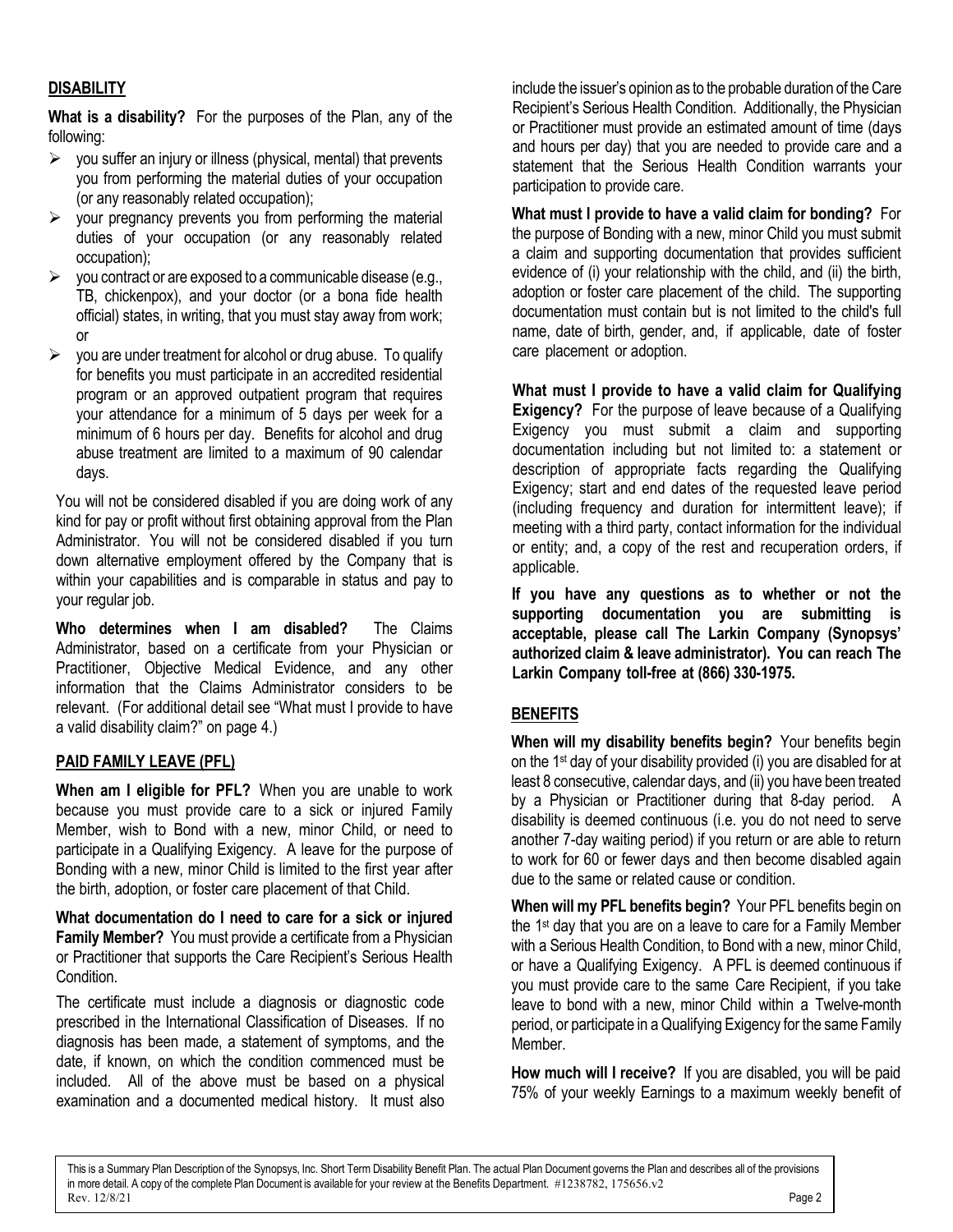\$3,000. If you are entitled to PFL benefits you will be paid 75% of your weekly Earnings to a maximum of \$2,884. Partial weeks are paid at a daily rate that is  $1/7<sup>th</sup>$  of your weekly benefit.

**Will I still be eligible for benefits if I work while claiming benefits?** If you return to work on a part-time basis while eligible for disability benefits, your weekly benefit will be reduced by 80% of the income you earn from part-time employment.

If you work intermittently or on a reduced schedule while eligible for PFL benefits, you will receive 75% of the difference between your Earnings (defined below) and the amount you are receiving while working intermittently or on a reduced schedule) but never more than \$3,000 per week.

While eligible for benefits you must obtain the approval from the Plan Administrator before engaging in employment.

**How are benefits determined?** Benefits are based on your earnings. "Earnings" means your base pay and, if applicable, your target commissions, in effect on the date immediately prior to the start of your disability. "Earnings" does not include bonuses, differentials, overtime or any other type of compensation.

If your disability begins while you are on an approved unpaid leave of absence, "Earnings" means your base pay and, if applicable, your target commissions in effect on the date immediately prior to the start date of your leave. "Earnings" does not include bonuses, differentials, overtime or any other type of compensation.

An increase in your Earnings during a period of disability will not increase your benefit amount.

**What is deducted from my benefit?** Any of the following for which you and, if applicable, your spouse or children are eligible: (i) temporary or permanent disability payments (whether total or partial) and vocational rehabilitation payments under workers' compensation or similar occupational disease law; (ii) benefits under a state disability or PFL plan or a Company plan providing disability or PFL benefits established in place of a state plan, or (iii) benefits under any plan or fund (by whatever name known) providing disability or PFL benefits pursuant to any benefit act or law. If you apply for these for these benefits, you will receive full Plan benefits while waiting to receive them (provided you sign an agreement to repay the Plan up to the amount of payments made, immediately upon receipt of such benefits).

**What if someone else injures me?** If your disability is the result of injury or illness caused by someone else, you will receive Plan benefits only if you agree to reimburse the Plan from the proceeds of any award you receive in relation to that injury or illness. Any portion of the award remaining after you have reimbursed the Plan for prior benefits will reduce future Plan benefits.

**Can benefits be suspended?** Yes. The Claims Administrator

may request that a Physician or Practitioner examine you or the Care Recipient at the Company's expense. Your benefits will be suspended as of the date of the examination. However, if the examination establishes that you are still disabled, your benefits will resume retroactive to the examination date. If you fail to furnish information about your disability within 30 days following a written request by the Claims Administrator, your benefits will be suspended. Finally, if you leave your Physician's or Practitioner's care, or you reject the treatment plan recommended by your Physician or Practitioner, unless you dispute such treatment plan in good faith and on the advice of another Physician or Practitioner, your benefits will be suspended. Benefits will resume once you comply with these requirements. In no event will you be paid benefits for the period when you were out of compliance with the Plan.

**When do disability benefits end?** Benefits are not payable beyond your 180<sup>th</sup> day of disability. However, if your disability ends before then (or in the event of your death), your benefits will end as of that day.

**When do PFL benefits end?** Benefits are payable for a maximum of 56 calendar days or until you have received 8 times your weekly benefit, whichever occurs first. However, if the Care Recipient dies or ceases to have a Serious Health Condition or your need to provide care ends before then, your benefit will end as of that date. You cannot be paid a PFL benefit for more than 56 calendar days or 8 times your weekly benefit in any Twelvemonth Period.

With respect to a disability or PFL that commenced while you were covered under this Plan, benefits will not terminate solely because you cease to be an employee of Synopsys.

# **EXCLUSIONS**

**Are there conditions under which I will not be eligible for benefits?** You will not receive benefits if:

- you were not a Plan participant when your disability or PFL began;
- for a PFL claim, if you are receiving or entitled to receive disability benefits under this Plan or under any state act or a Company plan established in lieu of;
- $\triangleright$  for a PFL claim, if you are entitled to receive workers' compensation temporary disability payments or vocational rehabilitation payments;
- $\triangleright$  vour illness or injury was self-inflicted;
- $\triangleright$  you became disabled because of your commission or your attempted commission of a felony or your engagement in an illegal occupation;
- $\triangleright$  you are incarcerated (in jail or any other facility) as a result of a criminal conviction;
- $\triangleright$  you are injured due to a war or any act of war, declared or undeclared (as a civilian or soldier), riot, insurrection, or rebellion; or service in the armed forces of any country or international authority;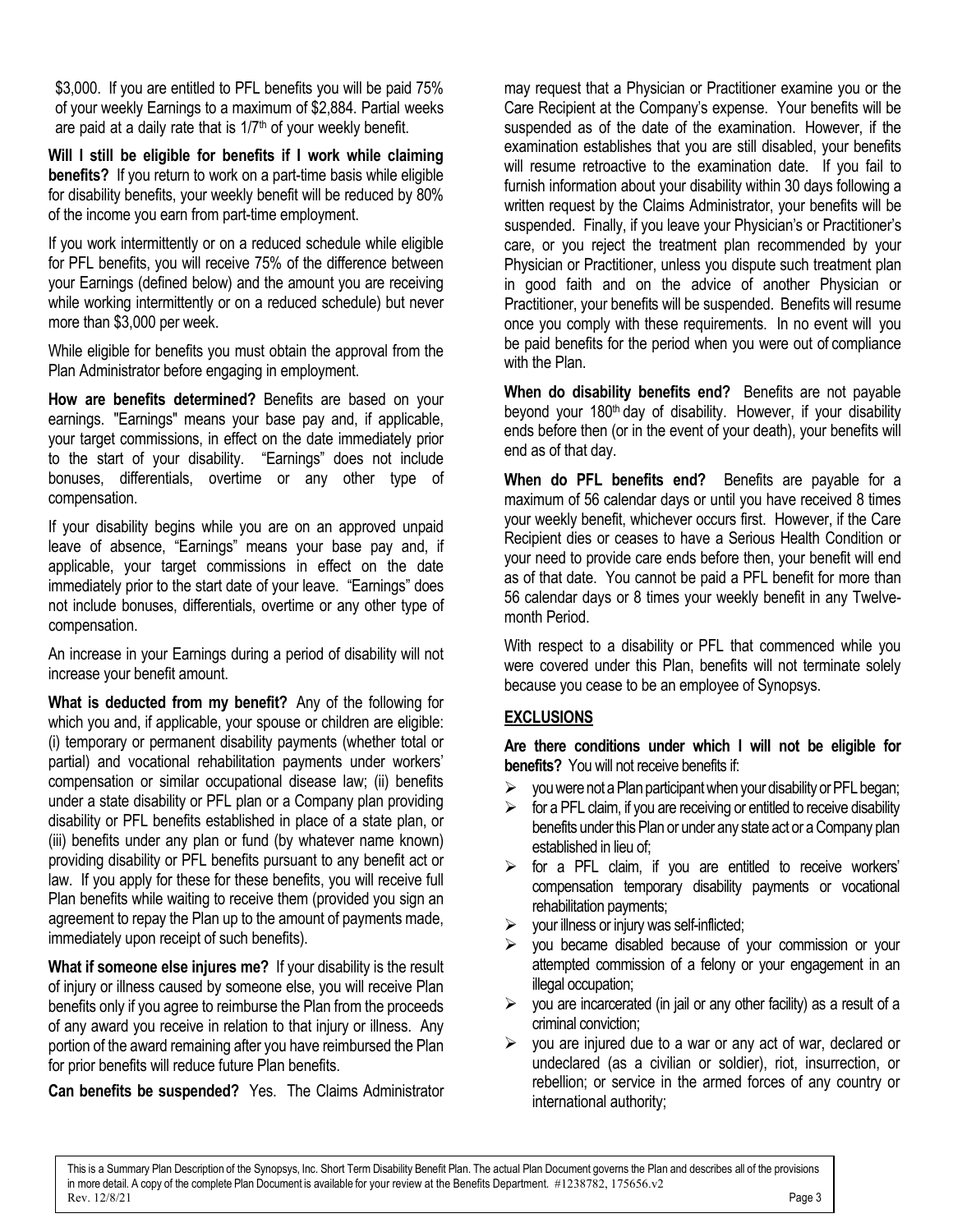- $\triangleright$  you are no longer under the regular and continuous care of a Physician or Practitioner unless the Claim Administrator determines that your disability does not warrant such attention;
- $\triangleright$  your disability stems from dipsomania, drug addiction, or sexual psychopathy; provided however, that this exclusion will apply only to periods during which you are confined by court order or certification as a result of such condition or conditions;
- $\triangleright$  another Family Member is ready, willing, able, and available to provide care to the Care Recipient for the same period of time on a day that you are claiming PFL benefits and providing the required care to that Care Recipient;
- $\triangleright$  you are receiving unemployment compensation under any federal or state program;
- $\triangleright$  you receive Company-paid sick leave, PTO used as sick leave pay or salary continuation pay during your period of disability, unless the combination of sick leave pay, PTO or salary continuation and your benefits does not exceed your regular weekly Earnings; or
- $\triangleright$  you are receiving in-lieu-of-notice pay.

# **CLAIMS**

**How do I file a claim?** Notify Synopsys' Leave and Claims Administrator, The Larkin Company, toll-free at (866) 330-1975 as soon as reasonably possible following the commencement of a disability or your need to take PFL. The Larkin Company will send you an information packet including claim forms. Fill out the forms and return them to The Larkin Company. (See Claims Administrator information on page 7.) To avoid losing some or all of your benefits, your claim for benefits must be filed not later than 45 calendar days after the date you would have been eligible to receive benefits (unless you can show it was not reasonably possible for you to comply with this requirement); otherwise, you may lose some or all of your benefits. No claim will be accepted if filed more than 6 months after benefits were payable. **Note:** due to the COVID-19 pandemic, the deadline for submitting claims has been extended. If you have any questions regarding these extended claims deadlines, please refer to the attached "Addendum" or contact your Larkin administrator at (866) 923-3336.

**What must I provide to have a valid disability claim?** You must submit a claim that includes a certificate from your Physician or Practitioner. The certificate must include the medical facts of your disability, including his or her opinion as to the probable duration of your disability. The certificate must include a diagnosis or diagnostic code prescribed in the International Classification of Diseases. If no diagnosis has been made, a statement of symptoms must be included. All of the above must be based on a physical examination and documented medical history.

In order to qualify for benefits, the Claims Administrator may

require that you submit other information relevant to your claim.

**Time limit for a claim decision** The Claims Administrator will make a determination no later than 45 calendar days after receipt of your claim. If a decision cannot be made in that period, the Plan Administrator may extend that period up to 60 calendar days (in 30 calendar day increments) provided you are notified, in writing, prior to the expiration of the deadline(s), of the cause of the delay, of the standards on which entitlement is based, of any unresolved issues or additional information needed to resolve those issues, and the date that a decision is expected. If additional information is needed, you will have 45 calendar days in which to provide it. **Note:** due to the COVID-19 pandemic, the deadline for submitting claims has been extended. If you have any questions regarding these extended claims deadlines, please refer to the attached "Addendum" or contact your Larkin administrator at (866) 923-3336.

**When can I expect payment?** After you have submitted all of the required information, your claim will be evaluated. If it is approved, the amount of your benefit will be calculated, and The Larkin Company will notify you of the amount approved. Payments will be directly deposited to your bank account if you have selected that option. If not, a check will be sent to you by The Larkin Company. Subsequent payments will be made every two weeks.

**Overpayments** In the event you are paid benefits by the Plan in excess of those to which you are entitled, the Plan has a right to recover the overpayment. The Plan Administrator will make reasonable arrangements for you to repay the Plan. In no event will you be required to repay more than the amount of benefits paid to you.

**Disputing a denied claim** If your claim is denied, you will receive written notification of the determination. The notification will be written in a culturally and linguistically appropriate manner and will set forth the following: (i) the specific reason for the denial; (ii) references to the specific Plan provisions on which the denial is based; (iii) a description of any additional material necessary to perfect your claim and an explanation of why such material or information is necessary; (iv) a description of the Plan's claim review procedures and the time limits applicable to such procedures, including a statement of your right to bring a civil action under Section 502(a) of ERISA following an adverse benefit determination on review; (v) if applicable, the rule (or similar criterion) on which the denial was based or, if the denial was not based on a rule (or similar criterion), a statement that these were not used; (vi) if applicable, an explanation of the scientific or clinical judgment used in making the determination and a statement that such an explanation is available, on request, free of charge; and (vii) an explanation as to why the Plan disagreed with the views of your treating Physician or Practitioner, medical or vocational experts, or the Social Security Administration, if applicable.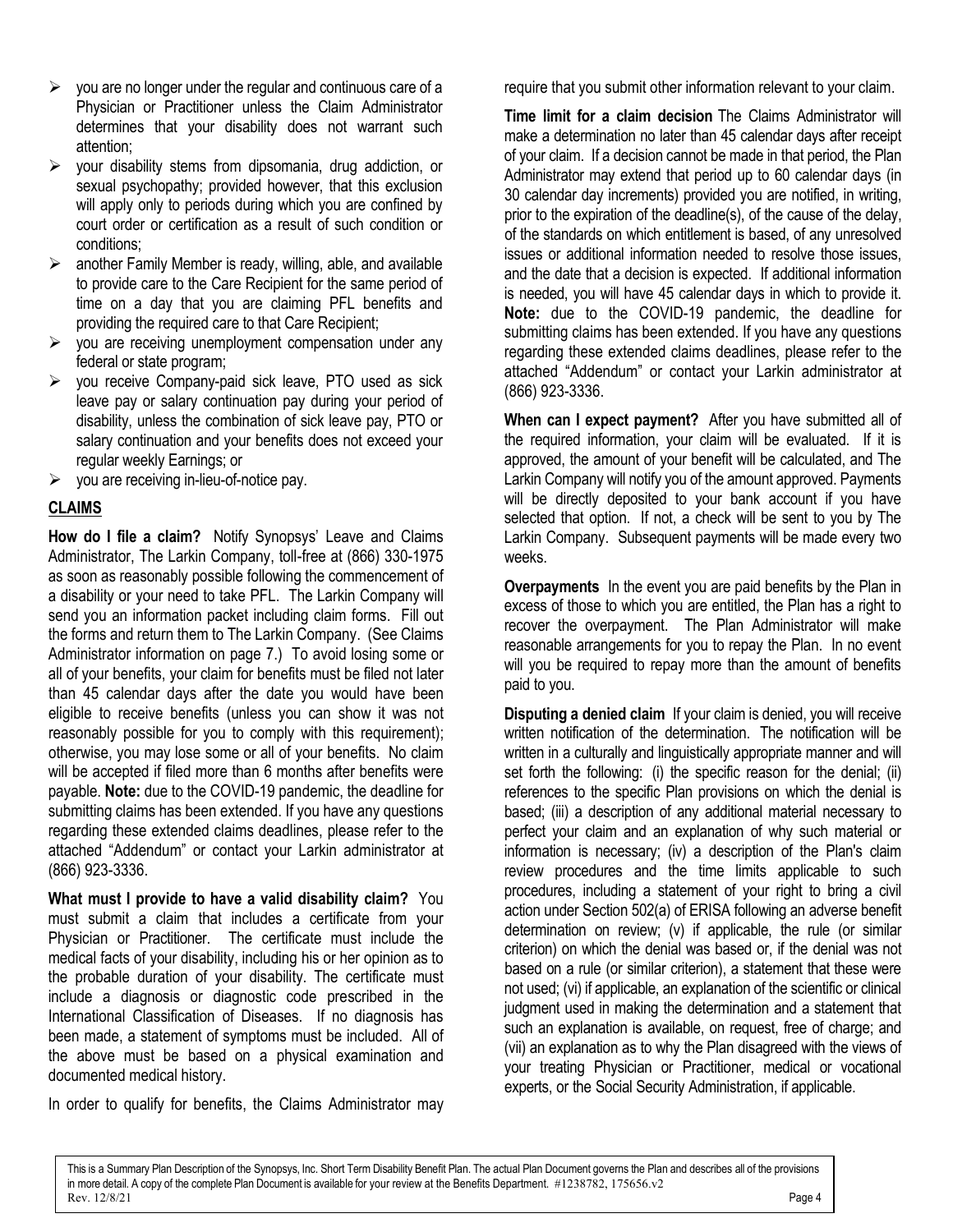If you receive notice that your claim has been denied, you have 180 calendar days following receipt of the denial to file a written request for a review. You may submit any documentation you feel will support your claim including any comments that you feel are relevant to your claim. You are entitled to a copy of the Plan Document and other documents relevant to your claim. Send your written request for a claim review to: Synopsys Claims Administrator, Short Term Disability Benefit Plan, The Larkin Company, 2350 Mission College Blvd., Suite 390, Santa Clara, CA 95054. **Note:** due to the COVID-19 pandemic, the deadline for submitting claims has been extended. If you have any questions regarding these extended claims deadlines, please refer to the attached "Addendum" or contact your Larkin administrator at (866) 923-3336.

**Claim review time limit and notification requirements** The Claims Administrator will render a written decision within 45 calendar days of receipt of your request. The review of your claim will: (i) give no weight to the initial denial; (ii) be of your entire file including any new material and arguments you submit; (iii) provide you, free of charge, with any new or additional evidence considered as soon as possible and sufficiently in advance of the end of the 45-day period; (iv) be done by an individual or individuals who neither made the initial denial nor is a subordinate of that individual; and (v) be made with the consultation of a health care professional (with the appropriate training and experience) who was not the health care professional consulted on the initial denial nor a subordinate of that health care professional, if the initial denial was made in consultation with a health care professional or was based in whole or in part on a medical judgment. If new or additional evidence is received and relied upon while your claim is being reviewed, you will be provided with that evidence as soon as possible and sufficiently in advance of the date on which the review of the adverse determination is due and you will be afforded the opportunity to respond.

If a decision cannot be reached within 45 calendar days, you will be notified, in writing, prior to the expiration of that deadline. The notice will include the reason for the delay and the date a decision is expected. In no event will the decision process take more than 90 calendar days from the date your request for review was received.

If, on review, your claim is denied, you will receive a written notification of the determination. The notification will be written in a culturally and linguistically appropriate manner and will set forth the following (i) the specific reason(s) for the denial; (ii) reference(s) to the specific Plan provision(s) on which the denial is based; (iii) a statement that you are entitled to receive, free of charge upon request, reasonable access to, and copies of, all documents relevant to your claim; (iv) a statement that you have the right to file a civil suit under Section 502(a) of ERISA no later than 6 months after the date of the final determination, including the calendar date of when the 6-month period will end; (v) if applicable, the rule (or similar criterion) on which the denial was based, or, if not applicable, a statement that these were not used; (vi) if applicable, an explanation of the scientific or clinical judgment used in making the determination and a statement that such explanation is available on request, free of charge; (vii) if applicable, the identity of any medical or vocational experts whose advice was obtained during the decision process, and (viii) a discussion of the decision, including an explanation of the basis for disagreeing with or not following the views presented by the Participant's Physician(s), Practitioner(s) or vocational experts, the views of the medical or vocational experts whose advice was obtained on behalf of the plan, and the disability determination presented by him or her to the Plan made by the Social Security Administration.

# **ERISA INFORMATION**

As a participant in the Plan, you are entitled to certain rights and protections under the Employee Retirement Income Security Act of 1974 (ERISA). ERISA provides that all Plan participants are entitled to:

## **Receive Information About Your Plan and Benefits**

- $\triangleright$  Examine, without charge, at the Plan Administrator's office, all documents governing the Plan, including a copy of the latest annual report (Form 5500 Series) filed by the Plan with the U.S. Department of Labor and available at the Public Disclosure Room of the Employee Benefits Security Administration. If you wish to examine any of these documents, contact the Synopsys Benefits Department in Mountain View, CA.
- $\triangleright$  Obtain, upon written request to the Plan Administrator, copies of documents governing the operation of the Plan and copies of the latest annual report (Form 5500 Series) and updated summary plan description. The Plan Administrator may make a reasonable charge for the copies.
- $\triangleright$  Receive a summary of the Plan's annual financial report. The Plan Administrator is required by law to furnish each participant with a copy of the summary annual financial report.

# **Prudent Action by Plan Fiduciaries**

 $\triangleright$  In addition to creating rights for Plan participants, ERISA imposes duties upon the people who are responsible for the operation of the employee benefit plan. The people who operate your Plan, called "fiduciaries" of the Plan, have a duty to do so prudently and in the interest of you and other Plan participants and beneficiaries. No one, including your employer, or any other person, may fire you or otherwise discriminate against you in any way to prevent you from obtaining a Plan benefit or exercising your rights under ERISA.

# **Enforce Your Rights**

 $\triangleright$  If your claim for a Plan benefit is denied or ignored, in whole or in part, you have a right to know why this was done, to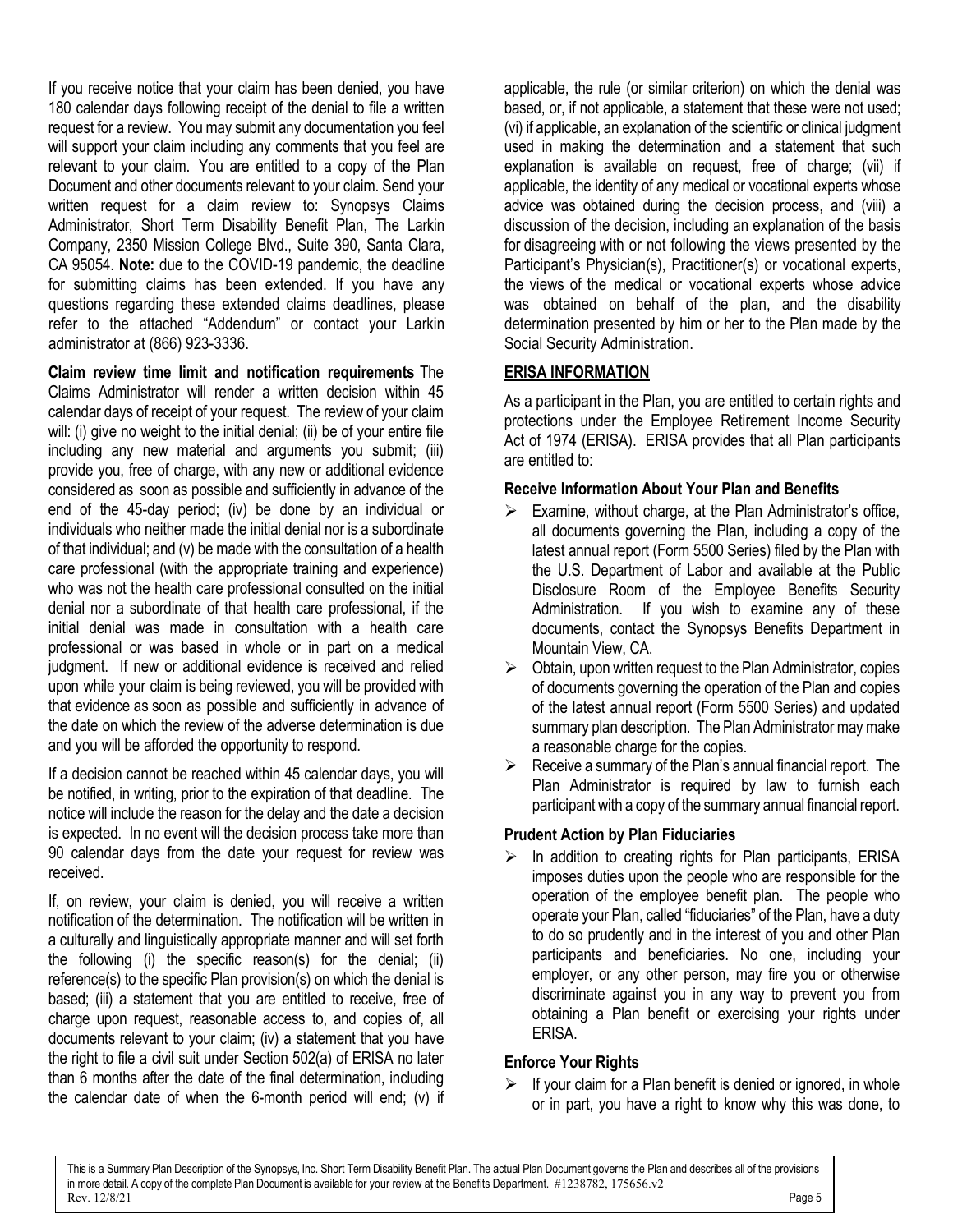obtain copies of documents relating to this decision without charge, and to appeal any denial, all within certain time schedules.

- $\triangleright$  Under ERISA, there are steps you can take to enforce the above rights. For instance, if you request a copy of the Plan documents or the latest annual report from the Plan Administrator and do not receive them within 30 days, you may file suit in a federal court. In such a case, the court may require the Plan Administrator to provide the materials and pay you up to \$110 a day until you receive the materials, unless the materials were not sent because of reasons beyond the control of the Plan Administrator. If you have a claim for benefits which is denied or ignored, in whole or in part, you may file suit in a state or federal court. If it should happen that Plan fiduciaries misuse the Plan's money, or if you are discriminated against for asserting your rights, you may seek assistance from the U.S. Department of Labor, or you may file suit in a federal court. The court will decide who should pay court costs and legal fees. If you are successful, the court may order the person you have sued to pay these costs and fees. If you lose, the court may order you to pay these costs and fees, for example, if it finds your claim is frivolous.
- $\triangleright$  If you receive this document through electronic means, you have the right to request, free of charge, a paper copy of this document.

#### **Assistance with Your Questions**

If you have any questions about the Plan, contact the Plan Administrator. If you have any questions about this statement or your rights under ERISA, or if you need assistance in obtaining documents from the Plan Administrator, you may contact the nearest office (listed in your telephone directory) of the Employee Benefits Security Administration (EBSA), U.S. Department of Labor. EBSA also has a national toll-free number: 1-866-444- EBSA. You may also contact EBSA by writing to the Division of Technical Assistance and Inquiries, Employee Benefits Security Administration, U.S. Department of Labor, 200 Constitution Avenue NW, Washington, DC 20220.

#### **DEFINITIONS FOR KEY TERMS**

"**Bond or Bonding**" means to develop a psychological and emotional attachment between yourself and the new minor Child. Bonding involves being in one another's presence.

**"Care Provider"** means either (i) the Family Member who is providing the required care for a Serious Health Condition, (ii) the Family Member who is Bonding with the New Child, or (iii) the employee who is participating in a Qualifying Exigency.

"**Care Recipient**" means either (i) the Family Member who is receiving care for a Serious Health Condition, or (ii) the new minor Child with whom you are Bonding.

"**Child**" means a biological, adopted or foster child, a stepchild, a legal ward, a son or daughter of a Domestic Partner, or a child for whom you stand "in loco parentis."

"**Domestic Partner**" means your registered domestic partner if the domestic partnership meets the Synopsys group health plan requirements for domestic partnership.

"**Family Member**" means Child, Parent, Parent-in-law, Grandparent, Grandchild, Sibling, Spouse, or Domestic Partner as defined in this section. For Qualifying Exigency, "Family Member" means a Spouse, Domestic Partner, Child, or Parent who is a member of the regular Armed Forces of the United States.

"**Grandchild**" means a Child of one of your children.

"**Grandparent**" means a Parent of one of your Parents or Parents-in-law.

**"Intern"** means an individual, participating in an established intern program at the Company, performing work for a specified period of time.

**"Parent"** means a biological, foster or adoptive parent, a stepparent, a legal guardian, or other person who stood "in loco parentis" to you when you were a child.

"**Parent-in-law**" means the Parent to your Spouse or Domestic Partner.

**"Physician"**means a physician or surgeon holding an MD or DO degree, Psychologist, optometrist, dentist, podiatrist, or chiropractic practitioner, who is licensed and acting within the scope of his or her practice. "Psychologist" means a licensed psychologist with a doctoral degree in psychology and who either (i) has at least two years of clinical experience in a recognized health setting, or (ii) has met the standards of the National Register of Health Service Providers in Psychology.

"**Practitioner**" means a nurse practitioner or physician assistant (provided the nurse practitioner or physician assistant has performed a physical examination and collaborated with a Physician or surgeon) duly licensed or certified by the state or foreign country in which he or she practices and acting within the scope of his or her license or certification. With regard to disability resulting from normal pregnancy or childbirth, Practitioner will also include a midwife or nurse midwife, or nurse practitioner.

**"Qualifying Exigency"** means time off to assist a Family Member deployed to a foreign country on active military service for reasons including, but not limited to, the following: short-notice deployment; attendance in an official ceremony; attendance in a family support program sponsored by the military; arranging or providing childcare; transferring a Child to a new school; making or updating financial or legal arrangements; attending counseling; accompanying the Family Member while he or she is on short-term rest and recuperation leave; or, attending arrival ceremonies.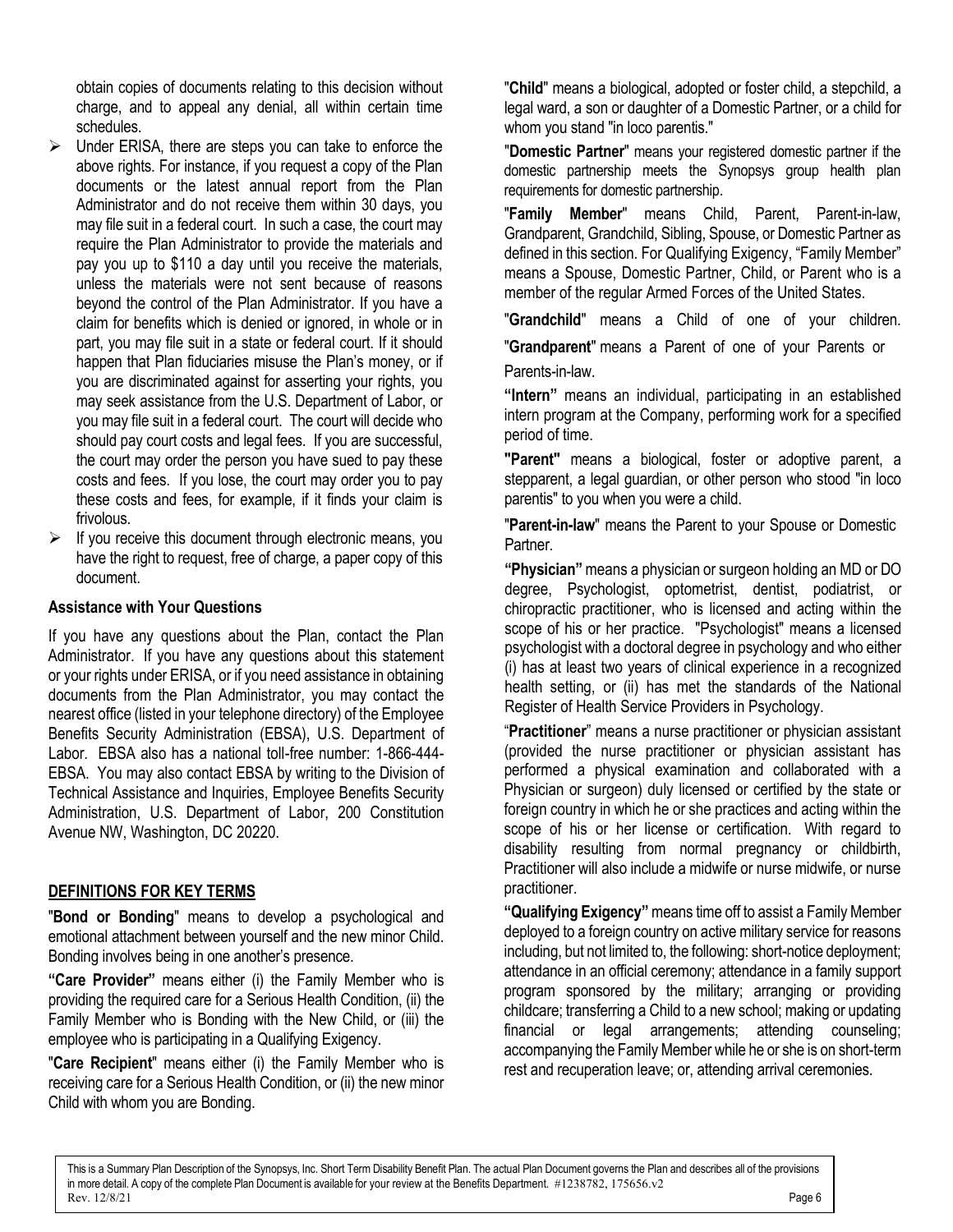"**Serious Health Condition**" means an illness, injury, impairment, or physical or mental condition that involves inpatient care in a hospital, hospice, or residential health care facility, or continuing supervision by a health care provider, as defined in Section 825.113 of the Family and Medical Leave Act (FMLA).

**"Sibling"** means a person related to you by blood, adoption, or affinity through a common legal or biological Parent.

"**Spouse**" means a partner to a lawful marriage.

"**Twelve-month Period**" means the 365 consecutive days that begins with the first day you first establish a valid claim for PFL.

#### **MISCELLANEOUS**

Synopsys' Short Term Disability Benefit Plan does not provide job protection or return to work rights. You may have job protection rights if you are eligible for a leave under the federal Family and Medical Leave Act (FMLA) and/or any other applicable state or local mandated leave law that provides for such protections. These protections (if eligible) may run concurrently with any approved disability and/or PFL benefits.

#### **PLAN INFORMATION**

**Type of Plan** Welfare benefit plan providing temporary disability benefits.

**Plan Administrator and Agent for Service of Legal Process** Synopsys, Inc. 690 East Middlefield Road Mountain View, CA 94043 (650) 962-5000

#### **Claims Administrator**

The Larkin Company 2350 Mission College Blvd., Suite 390 Santa Clara, CA 95054 [www.thelarkincompany.com](http://www.thelarkincompany.com/) Toll Free 866 330-1975 Local 650 938-0933 Fax 650 938-0943 or 916 594-0131

## **Funding**

All Plan contributions are deposited to a trust and are used for the exclusive purpose of paying Plan benefits and operating expenses.

#### **Trustee(s)**

Director of Compensation, Benefits and HRIS Senior Benefits Manager

# **Employer ID Number**

56-1546236

#### **Plan Number** 526

**Plan Year End** December 31<sup>st</sup>